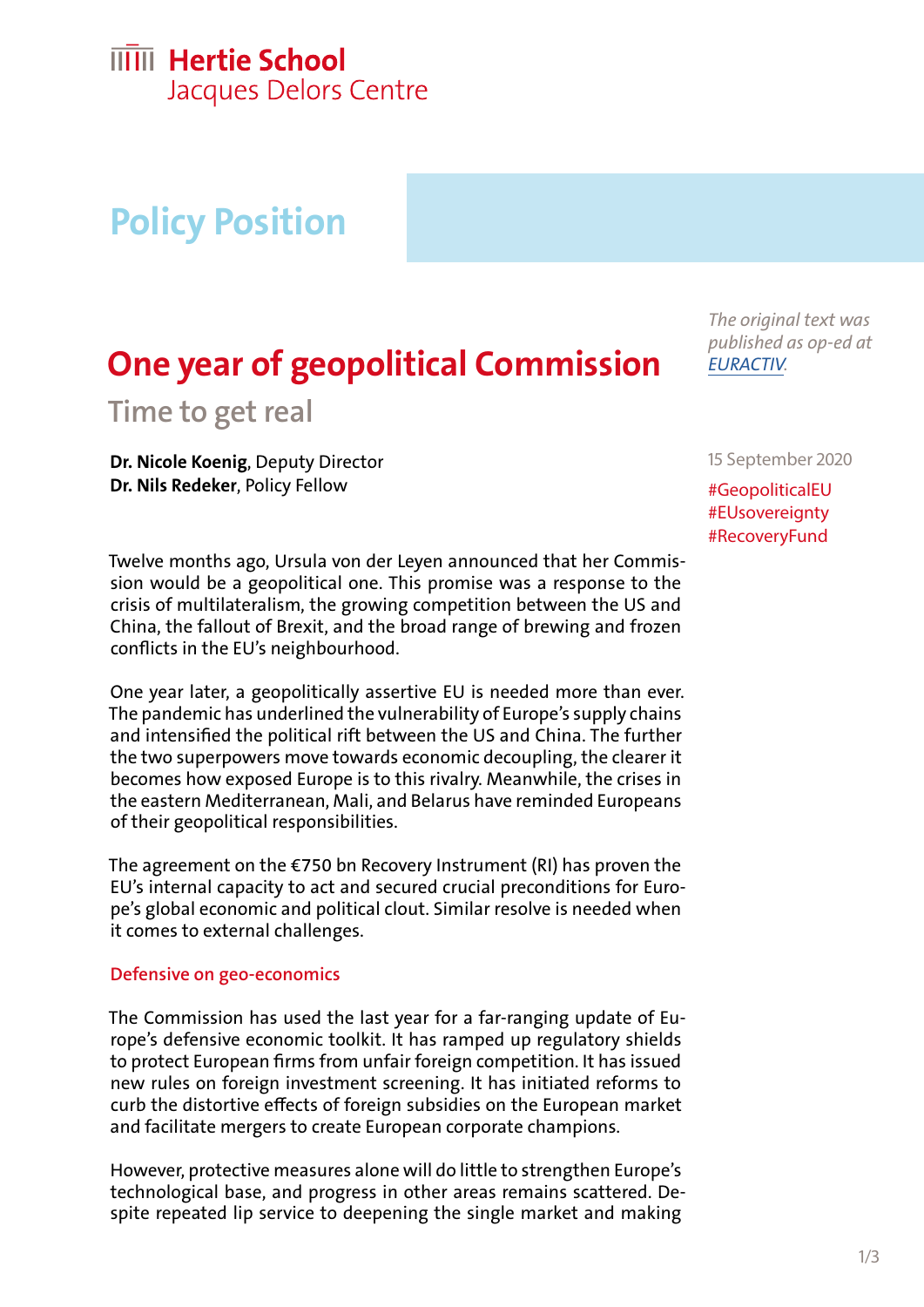### **IIIII** Hertie School Jacques Delors Centre

the EU the setter of global standards for the digital age, few initiatives have been taken on completing the banking union, developing the capital markets union, or reducing trade barriers in services. The Commission's industrial strategy also remains a broad collection of ideas without real resources to back them up.

### **Cautious and divided on geopolitics**

On geopolitics, the outlook seems even worse. The EU's ability to bring together political and military resources requires unanimity from the member states. Von der Leyen's attempts to change that by extending qualified majority voting to the EU's foreign and security policy stalled due to national sovereignty concerns. Consensus thus remains highly vulnerable to external pressure.

The recent crises in the east also show the EU's general unease as a geopolitical actor. After the special European Council meeting on Belarus in August, the presidents of the European Council and Commission stressed that this crisis was not a geopolitical one. The EU is eager to avoid Russia's logic of 'spheres of influence'. The question is what it will do if others force a geopolitical angle on the democratic struggle of the Belarusian people. A similar question arises regarding the Nord Stream 2 pipeline. German politicians insist that this merely an economic project, but it ceases to be apolitical the moment Russia decides otherwise.

European sovereignty is costly. The recent budget negotiations suggest that few are willing to pay the price. Expenses for future industries, innovation, and external action have undergone severe cuts. Research funds for Horizon Europe were halved, resources to stimulate investments under InvestEU were slashed by more than 80 percent, and the one instrument designed to secure supply chains was axed. Similarly, the European Defence Fund, meant to foster joint defence research and development, was almost halved.

We are thus risking an even broader gap between rising expectations for a geopolitically assertive EU on the one hand, and the necessary policies and resources on the other. Some may be expecting the US election to solve our problems. However, the pressure to protect EU citizens from the downsides of globalisation, to pick a side in the great power competition, and take care of its own neighbourhood will remain – no matter the outcome.

#### **A European power agenda**

It is time for the EU to get real about its geopolitical ambitions. The State of the Union speech is a good moment to sketch a power agenda, set priorities and champion new policy initiatives.

First, this agenda should bring together European sovereignty and recovery. Much will depend on how the resources from the Recovery Instrument are spent. While the focus must be bringing the economy back on track, member states should accomplish this by investing as heavily as possible in future-oriented industries. Recent ideas on a joint Franco-German project for hydrogen investments backed by RI money provide an instructive example.

Second, the agenda should marry strategic and economic sovereignty. The Commis-